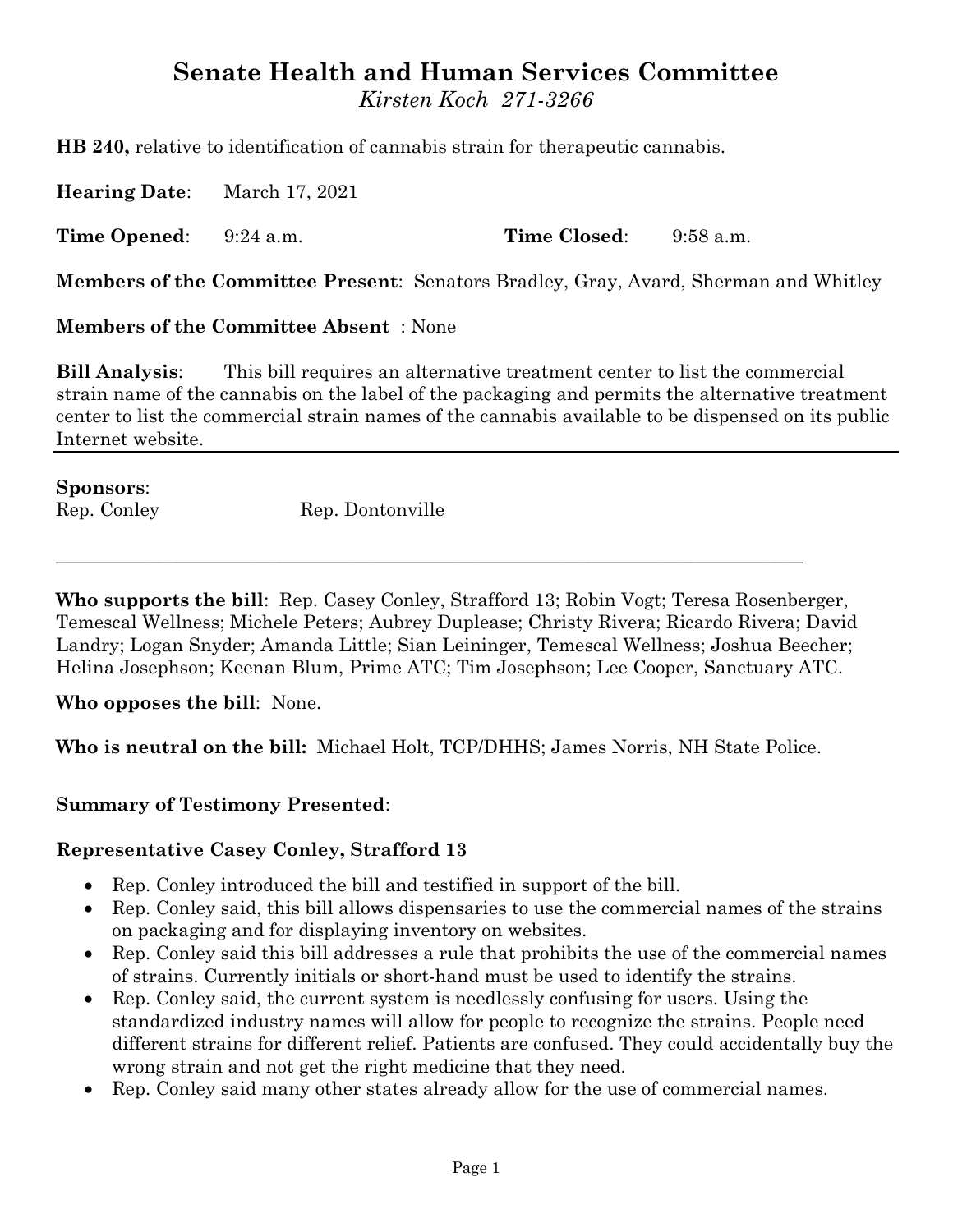## **Hon. Tim Josephson**

- Mr. Josephson said he is a card-carrying caregiver for three people.
- This bill seeks to allow the full commercial name of cannabis to be printed.
- Mr. Josephson said, cannabis is an agricultural product with different lineages.
- Mr. Josephson recommended leafly.com to explain differences of strains.
- Mr. Josephson said, "Sativa LH" is different than "Sativa SC." Just the initials listed can lead to a mix up. The wrong will not provide the right results for the medication necessary for a patient's needs.
- Mr. Josephson told an anecdote about his mother struggling with identifying various strains by initials. He said, elderly patients feel like they are talking in code and it feels wrong and illegal.
- Mr. Josephson said, all other medications have names. What if "Claritin" was just labeled "CL?" It would be hard.
- Mr. Josephson said, there are arguments that strains with unique names may be tempting to children. The department did not makeup these strain names, they go back decades. These packages look like medication—these packages do not have fun, colorful packaging. That type of packaging is for liquor stores, not medication. Any fears that children will be swayed by plain packaging is false.
- Mr. Josephson said, please hear the requests of people asking for clarity.

## **Helina Josephson**

- Ms. Josephson testified in support of the bill.
- Ms. Josephson said she is a registered patient in the therapeutic cannabis program and that she would benefit from this bill.
- Ms. Josephson shared anecdote about using therapeutic cannabis and not knowing what strain she needs to treat her conditions.

# **Michael Holt, TCP-DHHS**

- Mr. Holt testified as neutral on this bill. He said that he is the administrator of therapeutic cannabis program in the DHHS.
- Mr. Holt said he was here on behalf of Jerry Knirk, the chair of medical cannabis oversight board. The board reviewed this bill and voted to recommend support of this bill in a 5-2 vote.
- Mr. Holt said, our (department) rules prohibit the use of commercial strain names. When that rule when into effect two years ago, we received complaints from patients about the confusion of using acronyms.
- Mr. Holt said, the strain names originate from the recreational market.
- Senator Whitley asked, how does this impact ATC's advertising and commercial names on social media?
	- o Mr. Holt said, currently strain names are not allowed to be used on websites or social media sites. This bill would allow strain names used on products and websites. This bill is silent on social media sites as well. This continues a level of confusion.
- Senator Gray asked, if it is by rule, then couldn't you amend that rule by not going through the legislative process?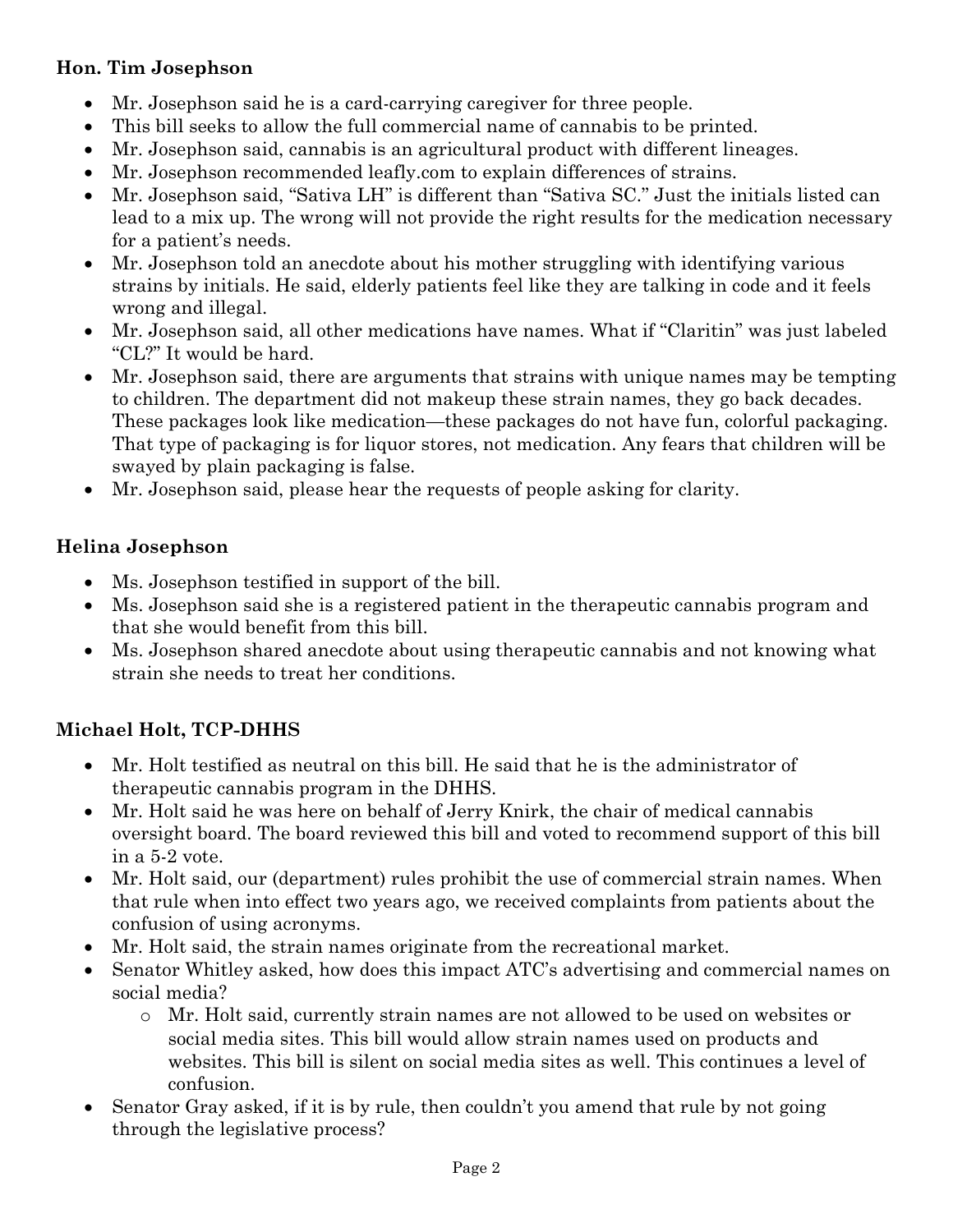- o Mr. Holt said, if the legislature wants us to repeal our rule, then we will. We will not change the rule on our own because our position is neutral.
- Senator Avard asked, are there any benefits to changing the rule?
	- o Mr. Holt said, we have received complaints, but we are neutral. There is no downside to the administrative program operating with this change.

## **Josh Beecher**

- Mr. Beecher said he testified in support of the bill.
- Mr. Beecher said, cannabis is expensive and not covered by insurance and there is no guidance from doctors on which strain to pick.

# **Keenan Blum, Prime ATC**

- Mr. Blum testified in support of the bill.
- Mr. Blum said, the use of acronyms has been a huge challenge for patients and staff. Staff can not recommend strains because they cannot tell what it is in comparison to other strains. Patients cannot remember what the initials they got before when they come back to get more. Staff and patients have to use a strain key to identify products.
- Mr. Blum said he would like to see an amendment that would allow use of commercial names on social media too because he does not want patients to have to use a guide just to read on social media.

## **Lee Cooper, Sanctuary ATC**

- Ms. Cooper testified in support of the bill.
- Ms. Cooper said, Sanctuary ATC gets a lot of calls and emails from patients that need help identifying products.

# **Sian Leininiger, Temescal Wellness**

- Ms. Leininger testified in support of this bill.
- Ms. Leininger said, the current system creates confusion for patients differentiating between products and strains. Similarity is in strains makes this especially difficult. Patients may use the wrong strains at the wrong time of the day because of the confusion caused by the currently naming system.
- Ms. Leininger said staff and patients must rely on the use of strain keys.

# **Kate Frey, New Futures**

- Ms. Frey said New Futures is OK with the bill as written, but she testified in opposition of an amendment allowing the use of commercial names on social media.
- Ms. Frey said, the social media part was a problem with department because social media has targeted post/ads. Social media can target certain audiences, such as youth or young adults that can find these commercial names more enticing.
- Ms. Frey said, ATCs can easily avoid the social media rule by just having a post that defers to website instead.